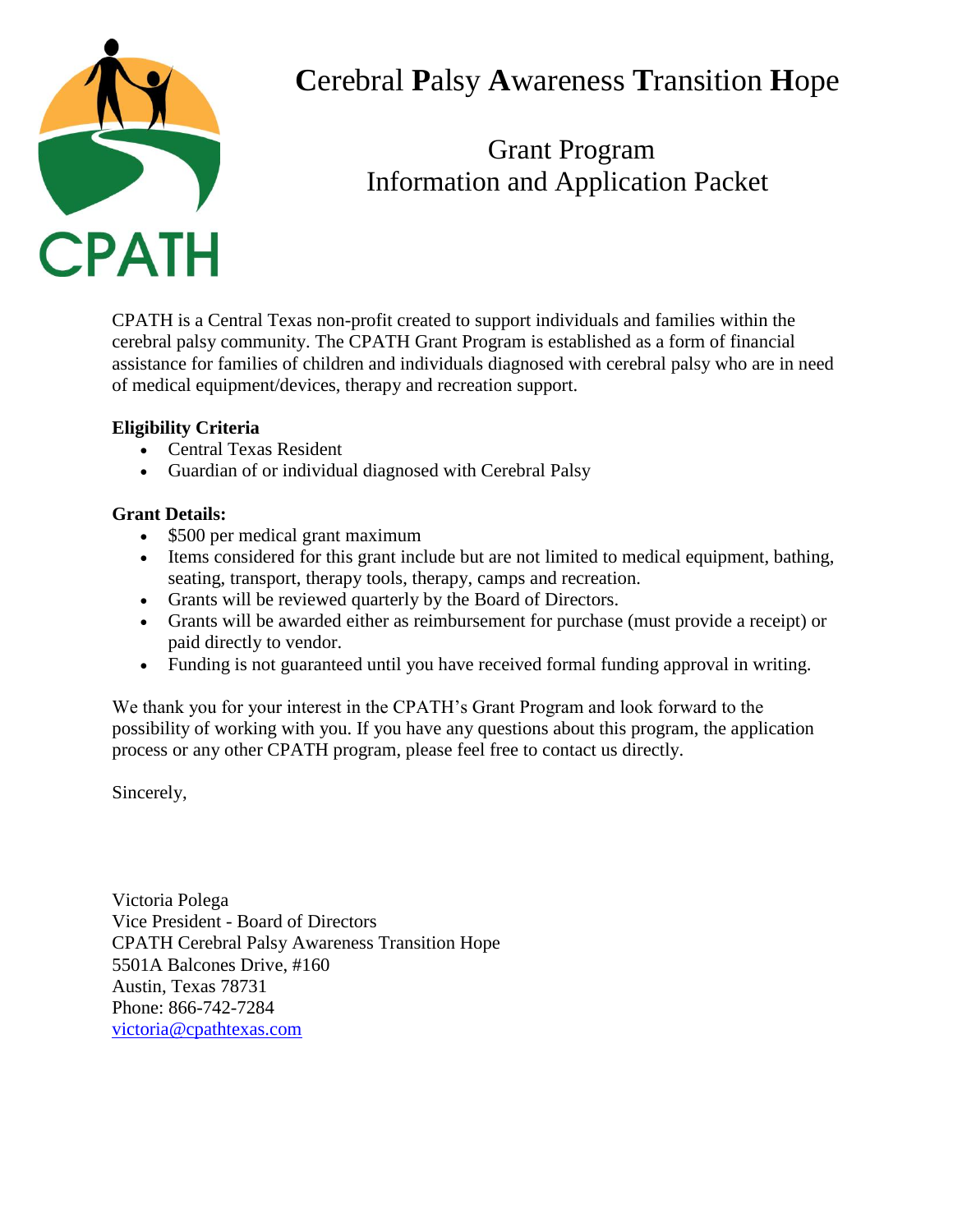

## Grant Program Application Instructions and Checklist

### **INSTRUCTIONS:**

- Please type or print in blue or black ink.
- Fully complete all sections and forms of the application.
- CPATH will accept application through email postal mail, or in person.
- For assistance, please contact 866-742-7284 or by email at [victoria@cpathtexas.com](mailto:victoria@cpathtexas.com)

## **COMPLETED APPLICATION INCLUDES THE FOLLOWING:**

- □ Preparer's Statement
- CPATH Application pages 1 3
- Medical Eligibility Form- Completed by a healthcare professional
- Authorization For Release of Medical Records and Provider Letter
- $\Box$  Liability Release
- $\Box$  Equipment specification and/or bid from supplier or clinic explaining what service or piece of equipment is being requested along with a price estimate.
- Any supplemental attachments or additional information.

Please mail applications including all documents to the address below. Incomplete applications are subject to delay.

> Please return entire application and supplemental information to: CPATH Cerebral Palsy Awareness Transition Hope 5501A Balcones Drive, #160 Austin, Texas 78731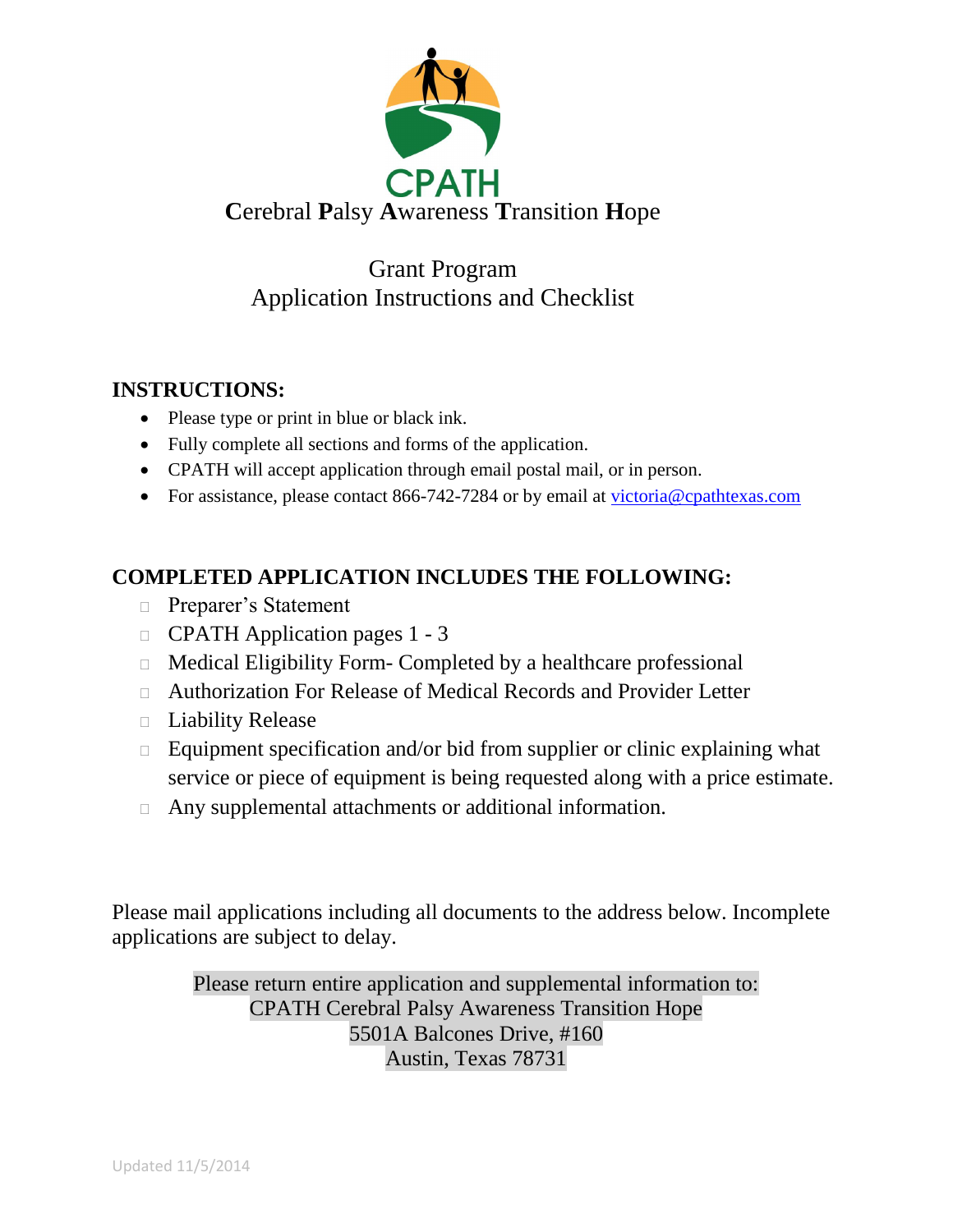

# **Preparer's Statement**

| <b>Applicant's Information</b> |                  |
|--------------------------------|------------------|
| Name                           | Phone (daytime)  |
|                                |                  |
| Date of Application            | Phone (evening)  |
|                                |                  |
| <b>Home Address</b>            | City, State, Zip |
|                                |                  |

| If application is prepared by someone other than Applicant: |                   |  |
|-------------------------------------------------------------|-------------------|--|
| Name                                                        | Phone (daytime)   |  |
| Relationship to Applicant                                   | Phone (evening)   |  |
| <b>Email Address</b>                                        | <b>Cell Phone</b> |  |
| Home Address                                                | City, State & Zip |  |

#### **Legal Guardian(s) Assurance**

I/We stipulate that the information included in this application is true to the best of my/our knowledge and abilities. Further, I/we understand that the presence of inaccurate information in this application could result in re-evaluation or rejection of this application by CPATH.

| Legal Guardian's Printed Name |  |
|-------------------------------|--|
|                               |  |
| Legal Guardian's Printed Name |  |
|                               |  |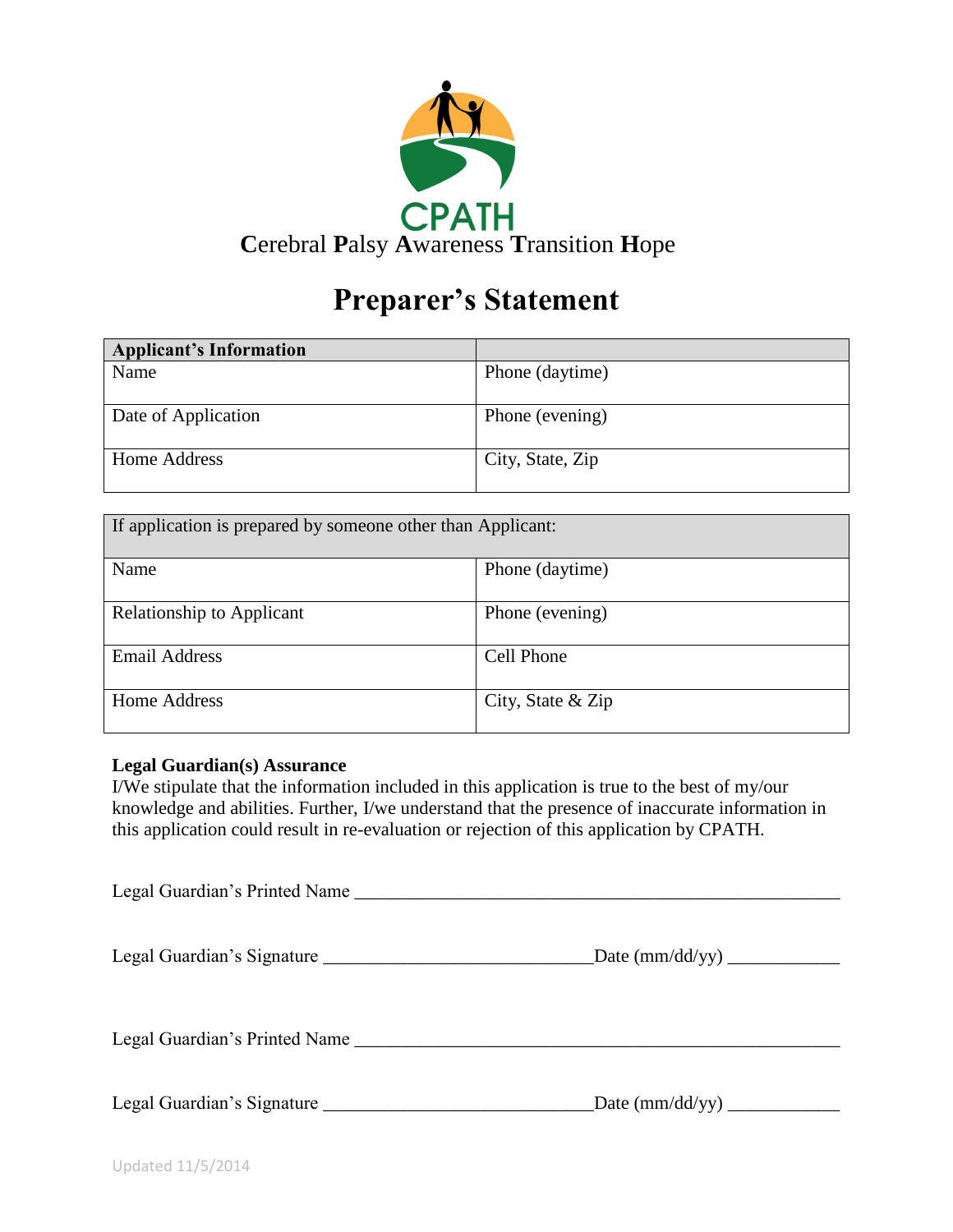

| <b>Recipient Information</b>                              |                             |                          |            |                    |
|-----------------------------------------------------------|-----------------------------|--------------------------|------------|--------------------|
| Name                                                      |                             | Date of Birth $(m/d/yy)$ |            | <b>Current Age</b> |
|                                                           |                             |                          |            |                    |
|                                                           |                             |                          |            |                    |
| Address of Residence (including City, State and Zip Code) |                             |                          |            |                    |
|                                                           |                             |                          |            |                    |
|                                                           |                             |                          |            |                    |
| County of Residence                                       |                             |                          |            |                    |
|                                                           |                             |                          |            |                    |
| Daytime Phone Number                                      | <b>Evening Phone Number</b> |                          | Cell Phone |                    |
|                                                           |                             |                          |            |                    |
|                                                           |                             |                          |            |                    |
| Number of Siblings (if any):                              |                             | Ages of Siblings:        |            |                    |
|                                                           |                             |                          |            |                    |
| Legal Guardian Name:                                      |                             | Legal Guardian Name:     |            |                    |
|                                                           |                             |                          |            |                    |
|                                                           |                             |                          |            |                    |

| <b>Medical Information</b>                                                                |
|-------------------------------------------------------------------------------------------|
| Has the applicant or sibling received a cerebral palsy diagnosis?<br>Yes $/$ No           |
| Describe the nature of disability or need for assistance (i.e. child's medical condition) |
|                                                                                           |
|                                                                                           |
|                                                                                           |
|                                                                                           |
|                                                                                           |
|                                                                                           |
|                                                                                           |
|                                                                                           |
|                                                                                           |
|                                                                                           |
|                                                                                           |

## Prior Applications

Has the applicant or his/her family applied for assistance from CPATH in the past two years?

Y / N If yes, Please explain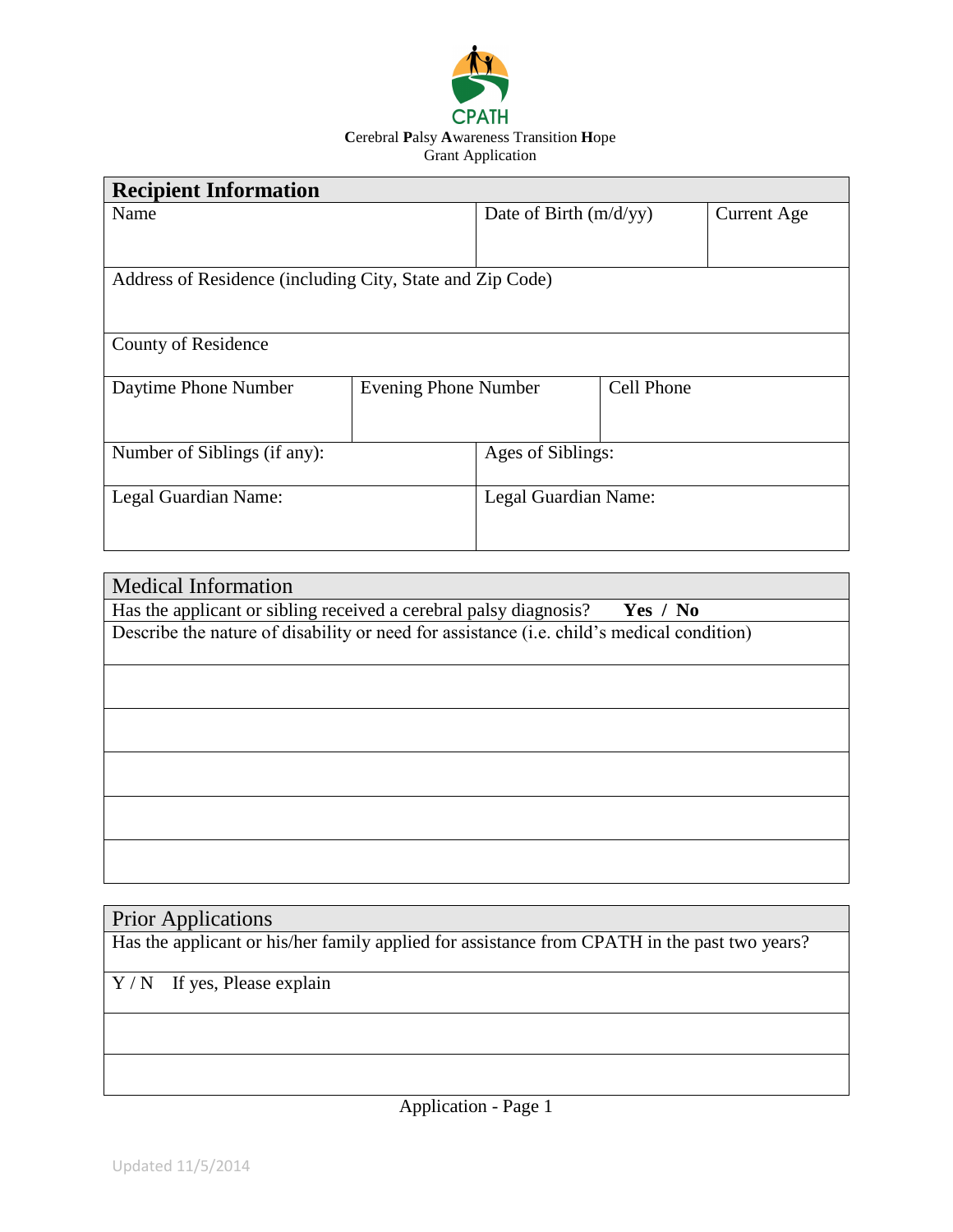

| <b>Funding Request</b>                                                    |                           |                                                                                        |
|---------------------------------------------------------------------------|---------------------------|----------------------------------------------------------------------------------------|
|                                                                           |                           | If CPATH is unable to fulfill the entire request, is                                   |
| Amount of funding requested                                               | $\boldsymbol{\mathsf{S}}$ | partial funding an option? Yes / No                                                    |
| Describe the funding request in detail (you may attach additional pages): |                           |                                                                                        |
|                                                                           |                           |                                                                                        |
|                                                                           |                           |                                                                                        |
|                                                                           |                           |                                                                                        |
|                                                                           |                           |                                                                                        |
|                                                                           |                           |                                                                                        |
|                                                                           |                           |                                                                                        |
|                                                                           |                           |                                                                                        |
|                                                                           |                           |                                                                                        |
|                                                                           |                           |                                                                                        |
|                                                                           |                           |                                                                                        |
|                                                                           |                           | If funding request is granted, please describe how it will impact the recipient's life |
|                                                                           |                           |                                                                                        |
|                                                                           |                           |                                                                                        |
|                                                                           |                           |                                                                                        |
|                                                                           |                           |                                                                                        |
|                                                                           |                           |                                                                                        |
|                                                                           |                           |                                                                                        |
|                                                                           |                           |                                                                                        |
|                                                                           |                           |                                                                                        |

| Other Funding                                                                                  |  |  |
|------------------------------------------------------------------------------------------------|--|--|
| Has applicant or applicant's family requested or received support from other sources, ie legal |  |  |
| action, charitable organizations, scholarships, etc<br>YES / NO                                |  |  |
| If yes, please provide details (including agency, amount, date)                                |  |  |
|                                                                                                |  |  |
|                                                                                                |  |  |
|                                                                                                |  |  |
|                                                                                                |  |  |
|                                                                                                |  |  |
|                                                                                                |  |  |
|                                                                                                |  |  |
|                                                                                                |  |  |
|                                                                                                |  |  |
|                                                                                                |  |  |

Application – Page 2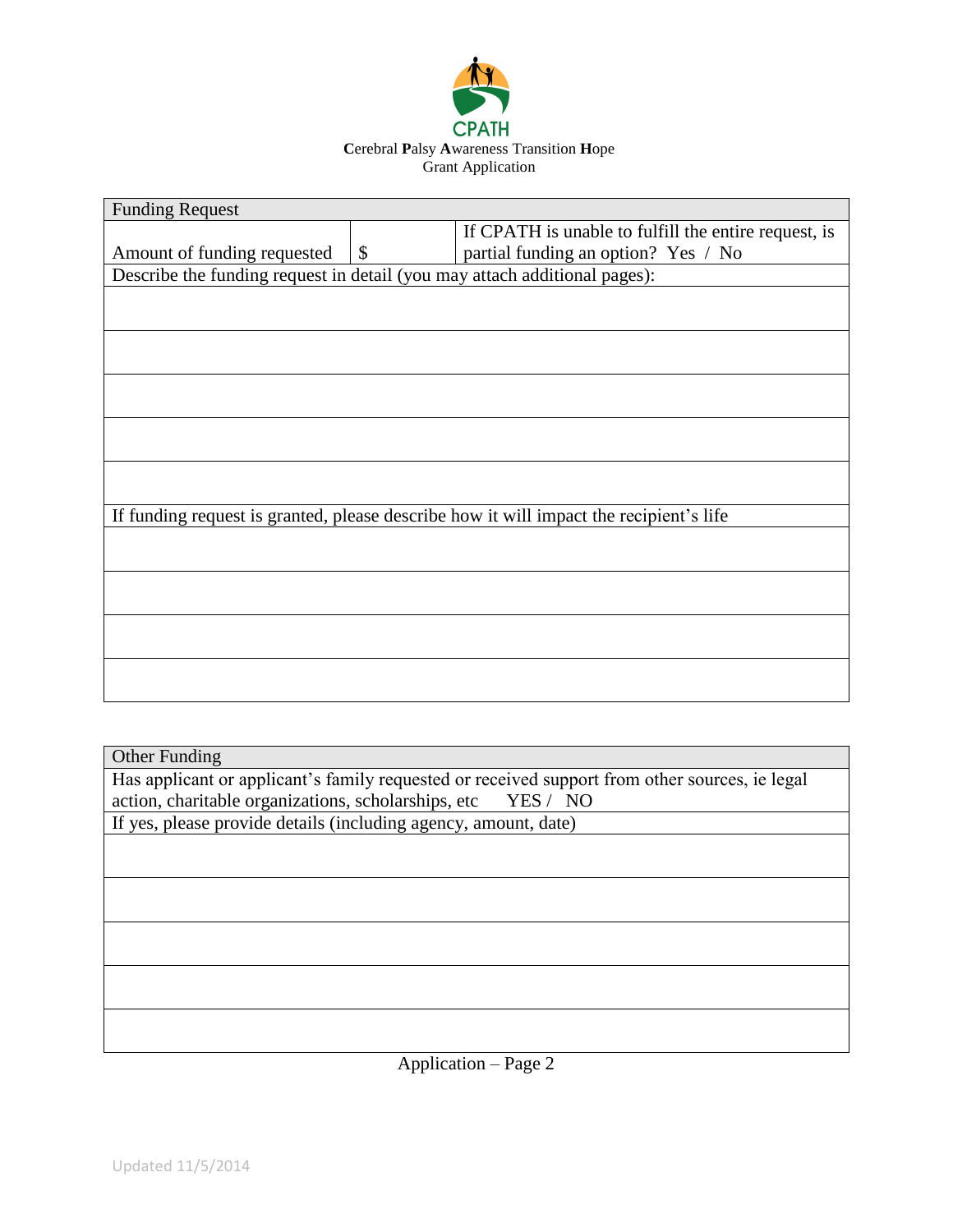

Supplemental Information

Please include any additional information that might clarify your child's need for the request and/or the inability to obtain these items through an insurance provider or other resources. You may attach additional pages and photographs, if necessary.

Application - Page 3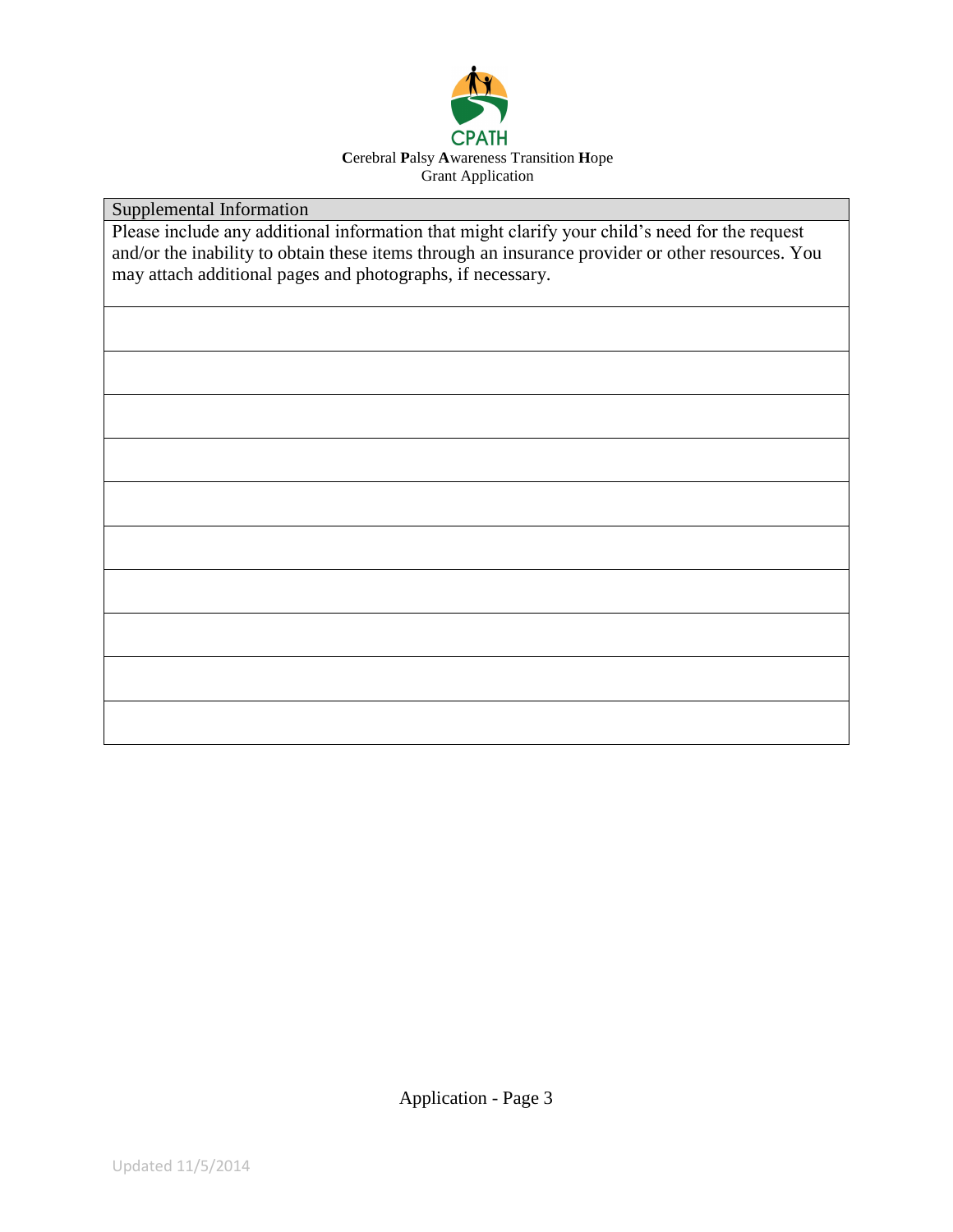

## **Medical Eligibility Form**

*The purpose of CPATH Cerebral Palsy Awareness Transition Hope, a 501 (c)(3) nonprofit charitable organization, is to provide resources, support, and financial assistance to families and individuals living with cerebral palsy, while building community awareness and acceptance for all.*

The individual, or guardian of the person listed below has requested consideration for the CPATH grant program, which provides grants to offset the costs of therapy, equipment, and recreation programs to enhance the lives of individuals with cerebral palsy or their families.

Instructions

This medical eligibility form must be completed by an authorized health care professional who has direct knowledge of the individual or family applying for the grant. Authorized health care professionals include licensed doctors of medicine, certified nurse practitioners, social workers, physical, occupational, or speech therapists.

Please return this form with the application or mail it separately to: CPATH Cerebral Palsy Awareness Transition Hope 5501A Balcones Drive, #160 Email: [Victoria@cpathtexas.com](mailto:Victoria@cpathtexas.com) Austin, Texas 78731 Phone: 866-742-7284

| Eligible Child Information |                          |  |
|----------------------------|--------------------------|--|
| Name:                      | Birthdate:               |  |
|                            |                          |  |
| Parent/Legal Guardian:     | <b>Primary Diagnosis</b> |  |
|                            |                          |  |
| Physician:                 |                          |  |

#### **Eligibility Determination**

I work directly with individuals with cerebral palsy.

\_\_\_\_\_\_\_\_\_ Individual is eligible.

Individual is not eligible due to inability to confirm medical condition or is not medically eligible at this time.

Authorized Health Care Professional's Signature:

Title:\_\_\_\_\_\_\_\_\_\_\_\_\_\_\_\_\_\_\_\_\_\_\_\_\_\_\_\_\_\_\_\_\_\_\_\_\_\_ Date:\_\_\_\_\_\_\_\_\_\_\_\_\_\_\_\_\_\_\_\_\_\_\_\_

Phone Number: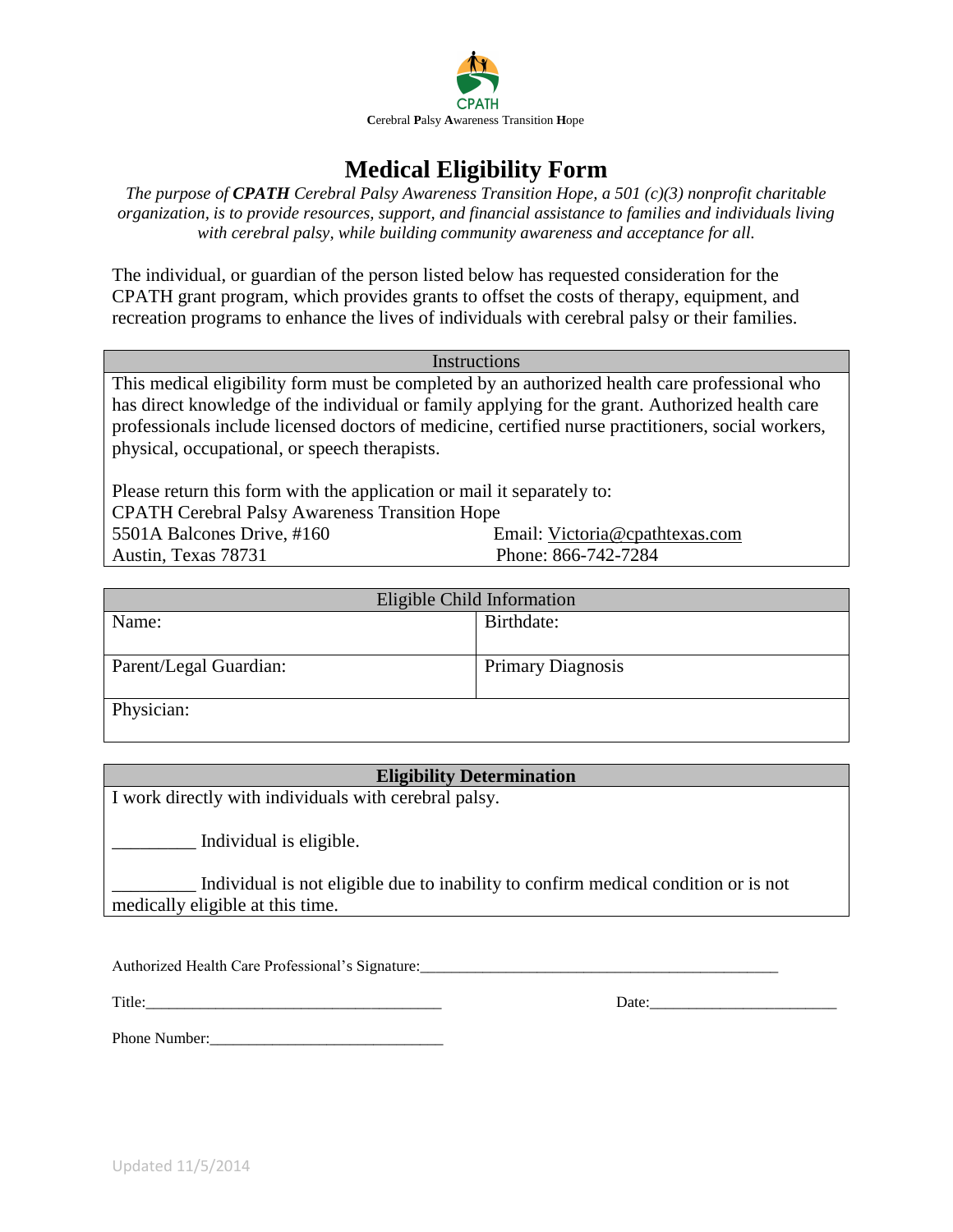

#### **AUTHORIZATION FOR RELEASE OF MEDICAL RECORDS**

As part of the evaluation of each applicant's grant application, it may be necessary for CPATH to investigate and verify the applicant's diagnosis, treatment, and other information contained in the patient's medical record. As such, we require all applicants to grant authorization to CPATH to obtain copies of their medical record and discuss these matters with any of applicant's health care providers. We will seek to obtain this information from the provider whose name and information you list below; however, by your signature, you consent to our contacting any physician or other health care or therapy provider who has provided care to applicant in the past and whose name is contained in the patient's medical record.

CPATH will use your information solely to evaluate your application and the expenses for which you have requested a grant. However, CPATH also requests your consent to use such information in its own fundraising activities. Successful fundraising is essential to our ability to make future grants like the one you have applied for. Past experience has shown that our fundraising appeals are more successful when we are able to include the stories and photographs of actual cerebral palsy patients.

Please indicate whether you consent to the use of identifying information or other personal health information in our fundraising activities below (**CHECK ONLY ONE)**:

 $\Box$  I consent to the use of my full / first (circle one) name and a photograph, videorecording or other likeness of me in CPATH's fundraising activities, including, but not limited to, pamphlets, brochures, meetings, presentations, website and social media.

 $\Box$  I consent to the use of my full / first (circle one) name in CPATH's fundraising activities, including, but not limited to, pamphlets, brochures, meetings, presentations, website and social media. However, I DO NOT consent to the use of any likeness of me, including photographs or videorecordings.

 $\square$  I DO NOT consent to the use of my name or any likeness of me in CPATH's fundraising activities. (A description of your story and your use of CPATH funds may still be included; however, it will be done in such a way that you are not identified or identifiable.)

Any health records collected by CPATH or in CPATH's possession shall be destroyed or returned at the end of the calendar year in which you received the grant, unless you renew your application for a grant. However, CPATH may continue to use your name and/or likeness (depending on the consent given above) until such time as you withdraw such consent in writing.

For purposes of this authorization, CPATH includes CPATH's officers, directors, employees and agents.

Write name, address and telephone number of physician or other health care provider to whom this form should be sent:

| Physician/Health Care Provider's Name:<br><u>Letter and the care of the care of the care of the care of the care of the care of the care of the care of the care of the care of the care of the care of the care of the care of th</u> |  |
|----------------------------------------------------------------------------------------------------------------------------------------------------------------------------------------------------------------------------------------|--|
|                                                                                                                                                                                                                                        |  |
|                                                                                                                                                                                                                                        |  |
| Applicant Name: Date: Date:                                                                                                                                                                                                            |  |
| Signature:                                                                                                                                                                                                                             |  |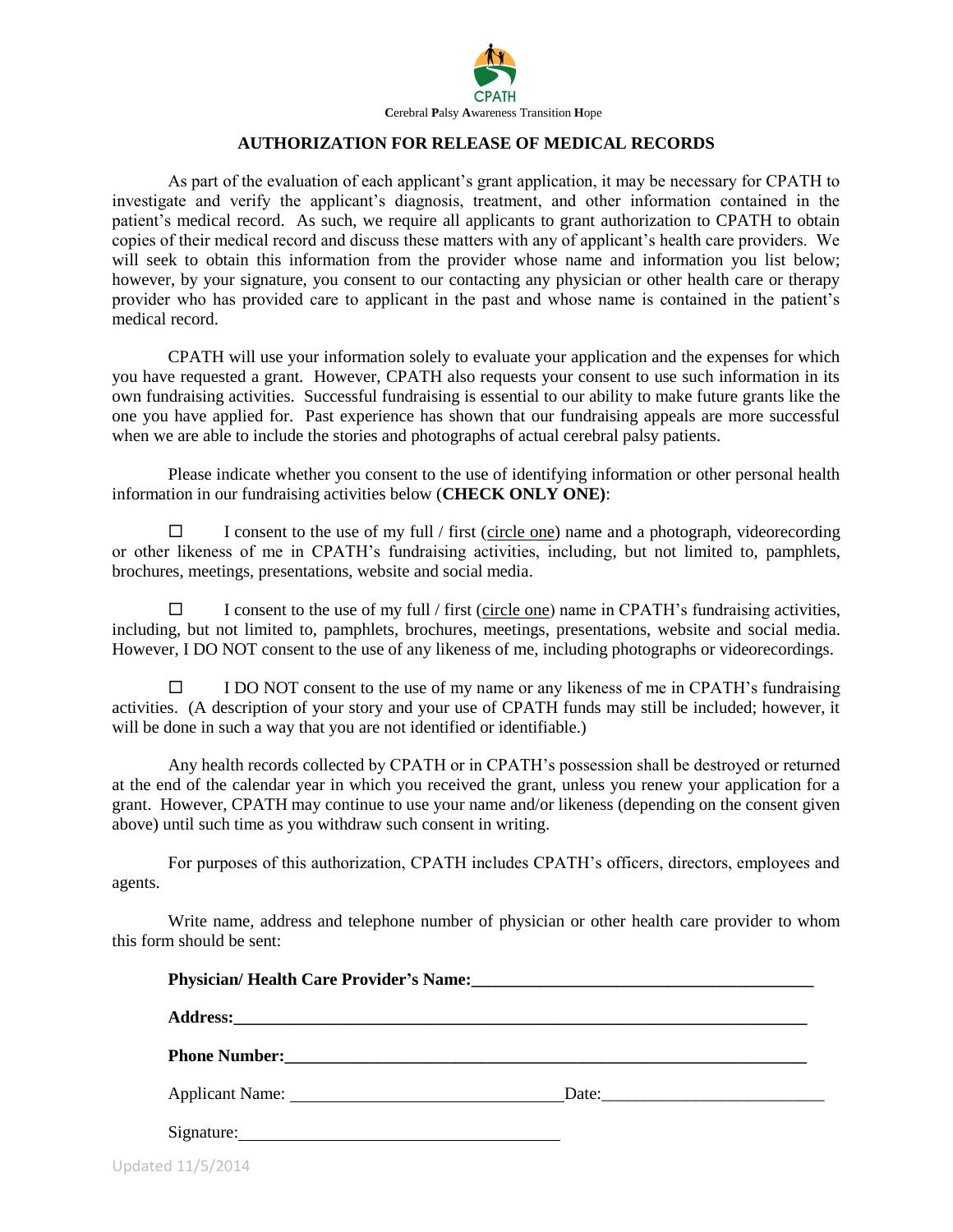

Dear Provider:

This letter is intended to let you know that has submitted an application for a charitable grant from Cerebral Palsy Awareness Transition Hope (CPATH). CPATH funds can be used to defray the costs of a multitude of needs that cerebral palsy patients and their families routinely incur when dealing with and treating their condition. As part of the application process, CPATH may need to review the applicant's diagnosis, medical records, and/or discuss with you the patient's medical history, treatment and needs.

The signature of the Applicant below (or their guardian where applicable) constitutes their authorization for you to share protected health information, including copies of the Applicant's medical record, with CPATH for these purposes. Please note that the Applicant's protected health information will be used only (i) to evaluate the Applicant's application and requested expenses and (ii) where Applicant has granted his or her specific consent, for CPATH's fundraising activities. CPATH will not publicize, disclose or disseminate protected health information for any other purpose. An Applicant's protected health information will be destroyed at the end of the calendar year in which the Applicant received a grant unless the Applicant renews their grant application for another year.

Patient/guardian name

If guardian has submitted application, patient name

Patient/guardian signature

Patient Date of Birth